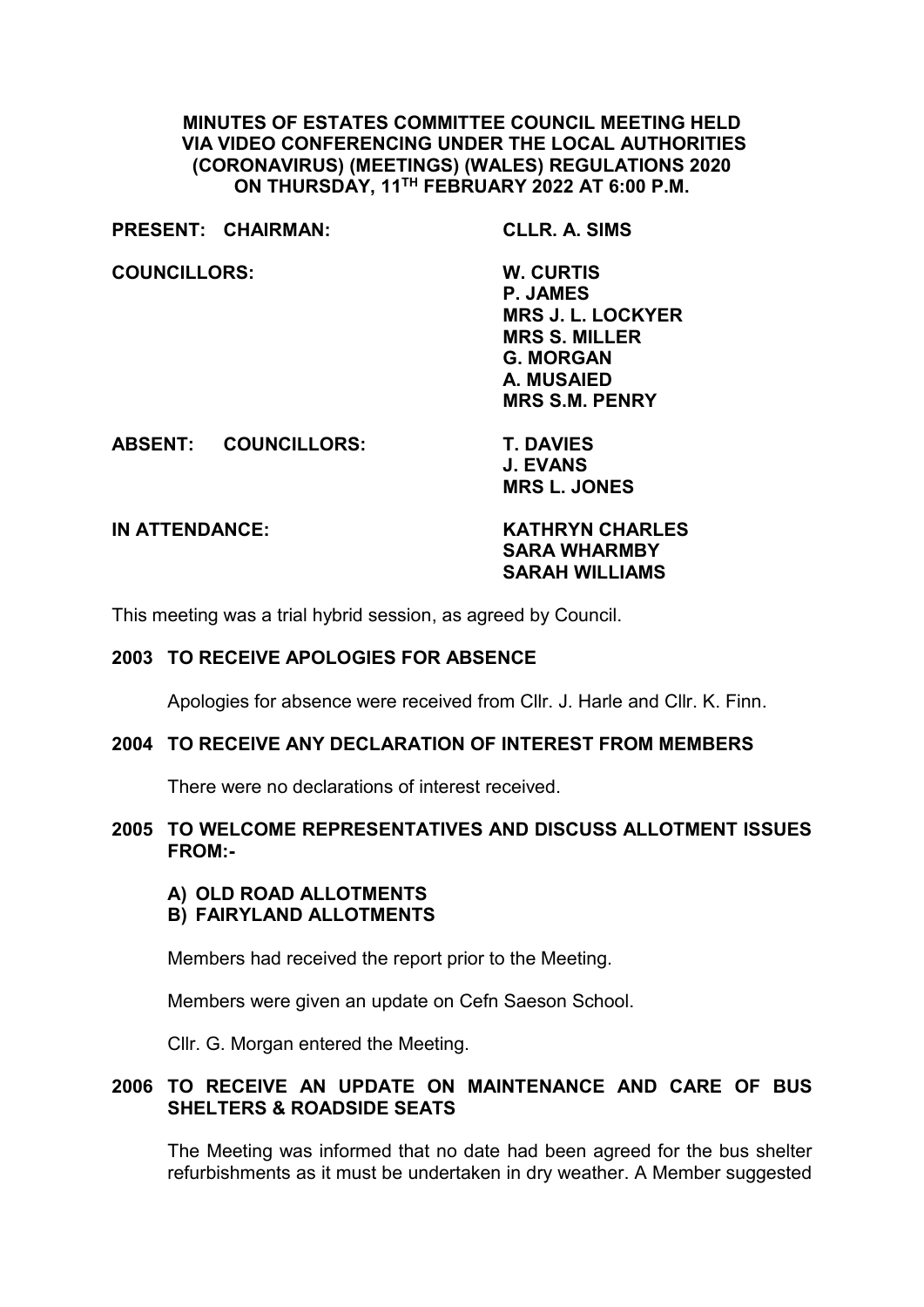releasing an update on the refurbishments to come and also confirm its been completed. **RESOLVED**: Town Clerk to arrange.

## **2007 TO RECEIVE AN OVERVIEW REPORT ON COMMUNITY HALLS**

Members were updated on a site inspection that took place at Cimla Community Centre. The Town Clerk stated that there had been cleaning and maintenance issues which had and were being addressed.

Members were informed that a quote had been requested for the ceiling at Melin Community Centre. Members would be provided with the quote under Confidential 'Contracts'.

The Town Clerk stated that weekly site inspections would be reinstated post COVID for all the halls.

### **2008 TO REVIEW THE REQUESTED CONSULTATION BY RACHEL CARTER, LOCAL PLACES FOR NATURE AND NPTCBC REGARDING THE CARE AND UPGRADE OF GREEN SPACES WITHIN NTC PROPERTIES**

Members had received the report prior to the Meeting.

The Meeting discussed their options. **RESOLVED:** After discussion it was proposed, seconded and agreed to discuss which areas to take forward at the next Estates Committee Meeting.

## **2009 TO CONSIDER CHRISTMAS LIGHTING IN EACH NTC WARD**

The Town Clerk stated that they had met with the lighting company and explained the requirements. Members were informed that some Councillors had come forward with areas for extra lighting. **RESOLVED**: Members to confirm exact location and lamppost location of potential 2022 lighting.

# **2010 TO REVIEW CORRESPONDENCE RECEIVED RELATING TO TOWN COUNCIL ESTATES**

*Correspondence received for noting*

An email from Social Farms & Gardens regarding the National Allotment Development Team.

## *Additional Correspondence received for noting*

An email from One Voice Wales regarding information on Swifts.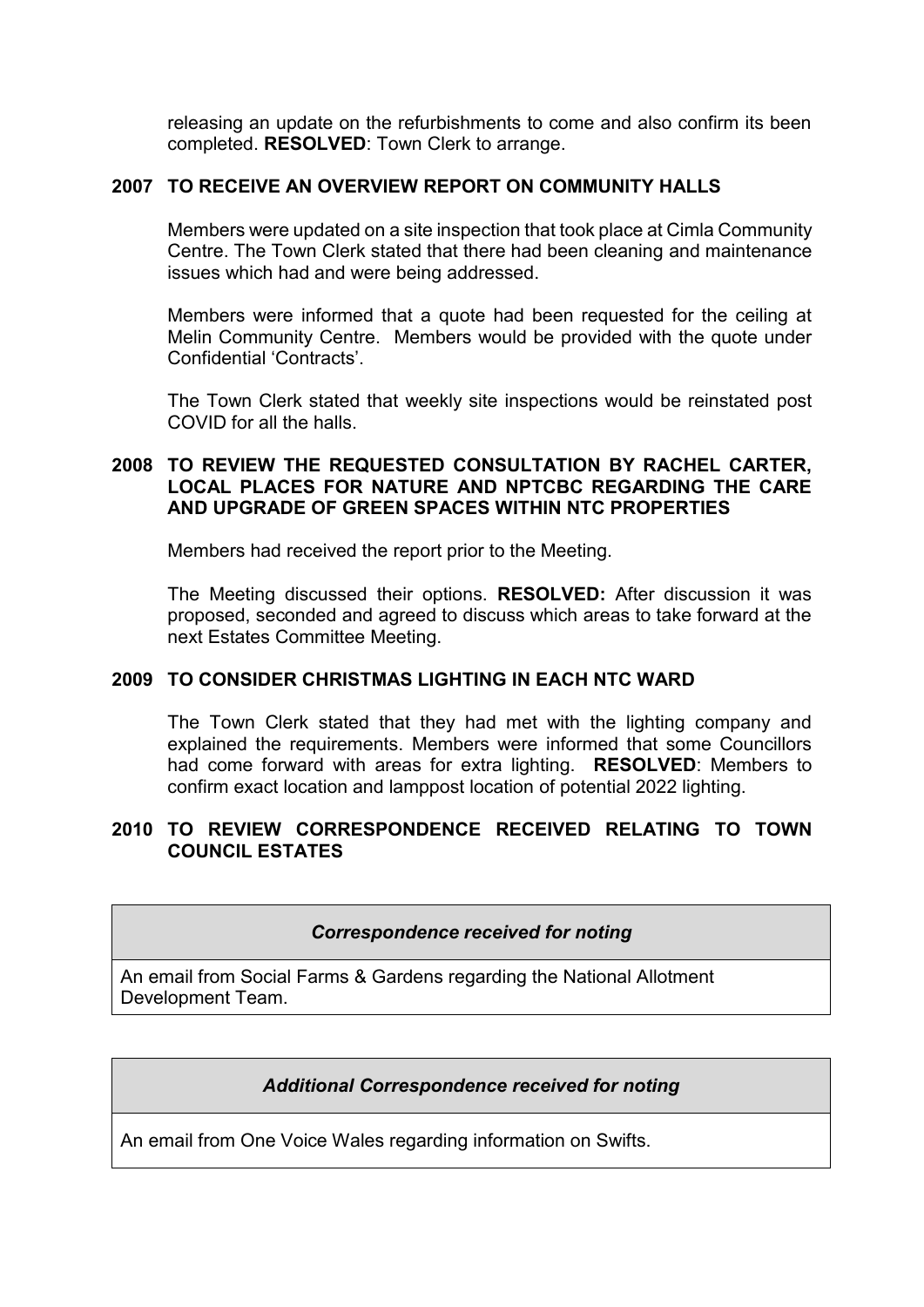# **2011 TO REVIEW AND CONSIDER PLANNING APPLICATIONS**

There were no objections to the following planning application(s) which had been received: -

P2021/1213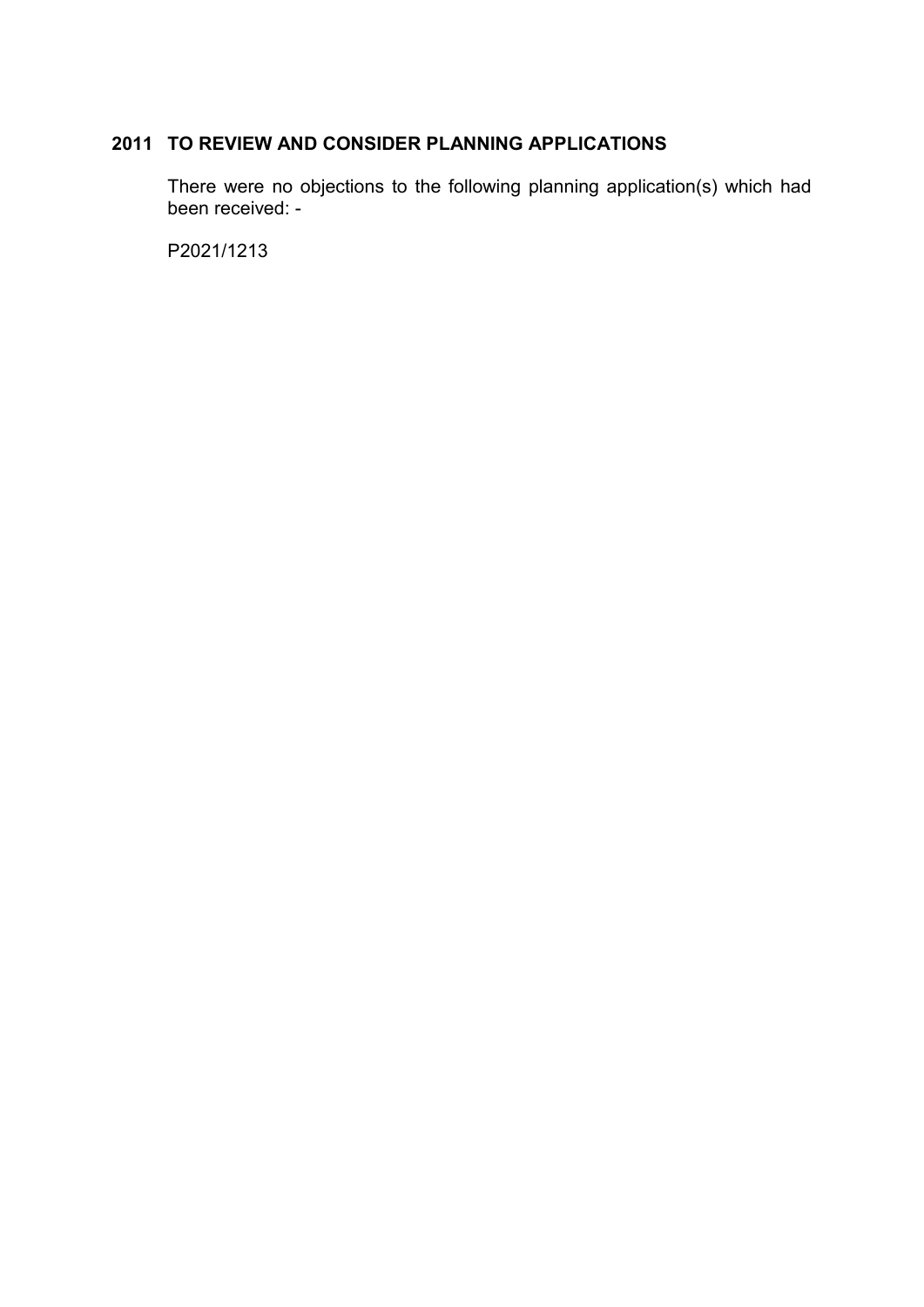| <b>Meeting:</b><br><b>Estates</b><br>10.02.22 |                      | Date sent:<br>10.12.21                                                                            |                                   |                                   |                       |
|-----------------------------------------------|----------------------|---------------------------------------------------------------------------------------------------|-----------------------------------|-----------------------------------|-----------------------|
| No. of<br><b>Application</b>                  | <b>Applicant</b>     | <b>Proposal</b>                                                                                   | Location                          | <b>Planning</b><br><b>Officer</b> | <b>Recommendation</b> |
| P2021/1213                                    | Mr Mohammed<br>Afzal | Alterations to an existing commercial building to<br>create two number new first floor apartments | 20 Queen Street<br>Neath SA11 1DL | Jessica<br>King                   | No objections         |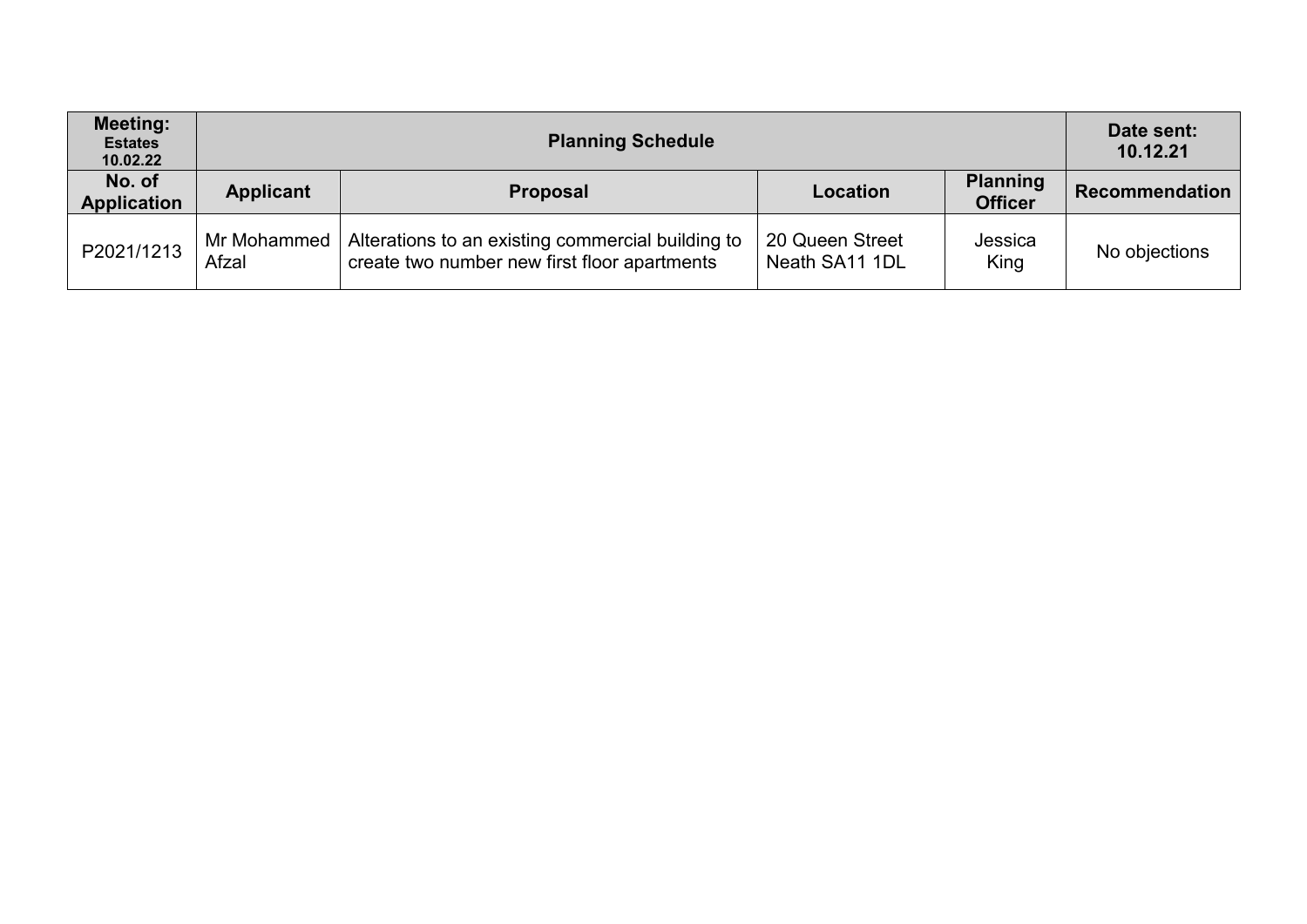# **2012 TO DISCUSS ANY MEMBER ISSUES AND RECEIVE REPORTS FROM MEMBERS ON MEETINGS THEY HAVE ATTENDED ON BEHALF OF NEATH TOWN COUNCIL**

There were no issues to discuss.

## **2013 TO RECEIVE ITEMS FOR THE NEXT AGENDA FROM MEMBERS**

- Local Place for Nature care and upgrade of green spaces Consultation Report
- One Voice Wales Swift Boxes
- Christmas Lighting in Wards (feedback from Cllrs)
- **2014 CONFIDENTIAL MATTERS – TO CONSIDER PASSING A RESOLUTION UNDER THE PROVISIONS OF SECTION 1(2) OF THE PUBLIC BODIES (ADMISSION TO MEETINGS) ACT 1960, IN VIEW OF THE CONFIDENTIAL NATURE OF THE BUSINESS ABOUT TO BE TRANSACTED, IT IS ADVISABLE IN THE PUBLIC INTEREST THAT THE PRESS AND PUBLIC ARE EXCLUDED FROM THE REMAINDER OF THE MEETING**

The resolution was duly passed.

Sara Wharmby left the Meeting.

#### **2015 TO DISCUSS AND REVIEW AND:-**

**A) INVESTMENTS PROPERTY LEASING MATTERS** 

The Town Clerk confirmed two site visits for interested parties in Units 1&2 of Neath Town Hall. Feedback from those visits was anticipated before the next Full Council meeting.

#### **B) COVID ARREARS REPAYMENT MATTERS**

A full update report was provided before the meeting.

#### **C) ONGOING, CURRENT & FUTURE COMMERCIAL CONTRACTS**

The Town Clerk provided the quote for the Melin Community Centre kitchen ceiling. **RESOLVED**: Members agreed that this was a fair price and accepted the quote. Town Clerk to proceed.

The Town Clerk confirmed the locations and price (already agreed via budgeting) for Hanging Baskets for 2022 and confirmed that this was underway for install April/May 2022.

The Town Clerk confirmed that they had also spoken with the bunting installer to confirm a date which would hopefully be the same time as the Hanging Basket installation.

An update on Phase 1 and 2 of New Street was given and information provided prior to the meeting. The Clerk confirmed that the upper 1<sup>st</sup>